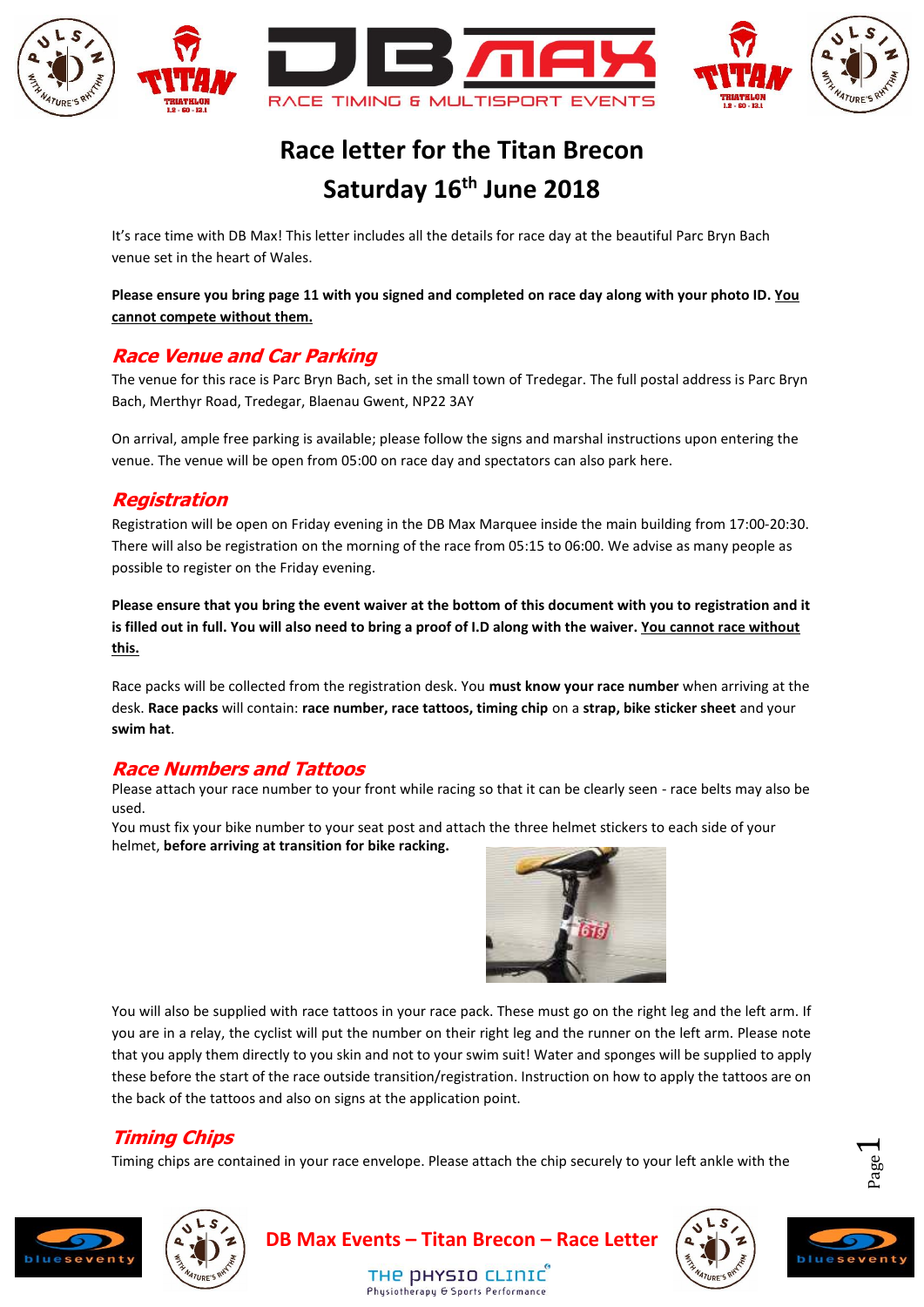

strap provided. This will ensure that your finish results and splits are collected by the system. No timing chip = no results**.**

Timing chips will be collected in the finish funnel immediately at the end of your race. **You must return your timing chip as soon as you finish** (even if you do not complete your race). Lost and unreturned timing chips will be invoiced at **£75 each** - don't forget to hand it back!

# **Race Day Schedule**

Friday 17:00-20:30 – Registration

Saturday 05:00 – Car Park opens 05:05 – Transition opens 05:15 – Last minute registration opens 06:00 – Last minute registration closes 06:10 – Transition closes for all wave 1 athletes 06:20 – Wave 1 race briefing 06:30 – Wave 1 starts 06:45 – Transition closes for all wave 2 athletes 07:05 – Wave 2 race briefing 07:15 – Wave 2 starts 15:30 – Course closes 15:45 - Presentation

### **Race Instructions & Rules**

Please ensure that you attend your compulsory race briefing on the day - failure to attend means you will not be able to race. Information on the course and any race specific rules relative to your safety and that of others will be outlined at the briefings.

There is also a briefing on the Friday evening in the main building at Parc Bryn Bach. This will cover the race in its entirety and gives you the chance to ask any questions you may have and also to meet the team - we hope to see many of you there.

Please also read our referee's notes at the bottom of this welcome letter. The race is non-drafting and motorbike referees will be policing this rule.

Your DB Max race referee will be John Milkins. Your Moto Referees are Steve Walters and Mike Southbee.

# **Transition Area**

Please ensure that when you arrive at transition to rack your bike, **your bike and helmet are clearly labelled and your helmet is on your head and firmly fastened.**

Your bike must be racked in the space corresponding to your official race number. When racking your bike, please show consideration to other competitors. Boxes are no longer permitted in transition and only a small rucksack is permitted for your kit. There is no cycling allowed in the transition area at any time. Please be set up in transition **at least 30 minutes** prior to the race start. Transition will close at 06:30.

Please familiarise yourself with transition before racing. A map of the transition layout is below:









Page  $\boldsymbol{\sim}$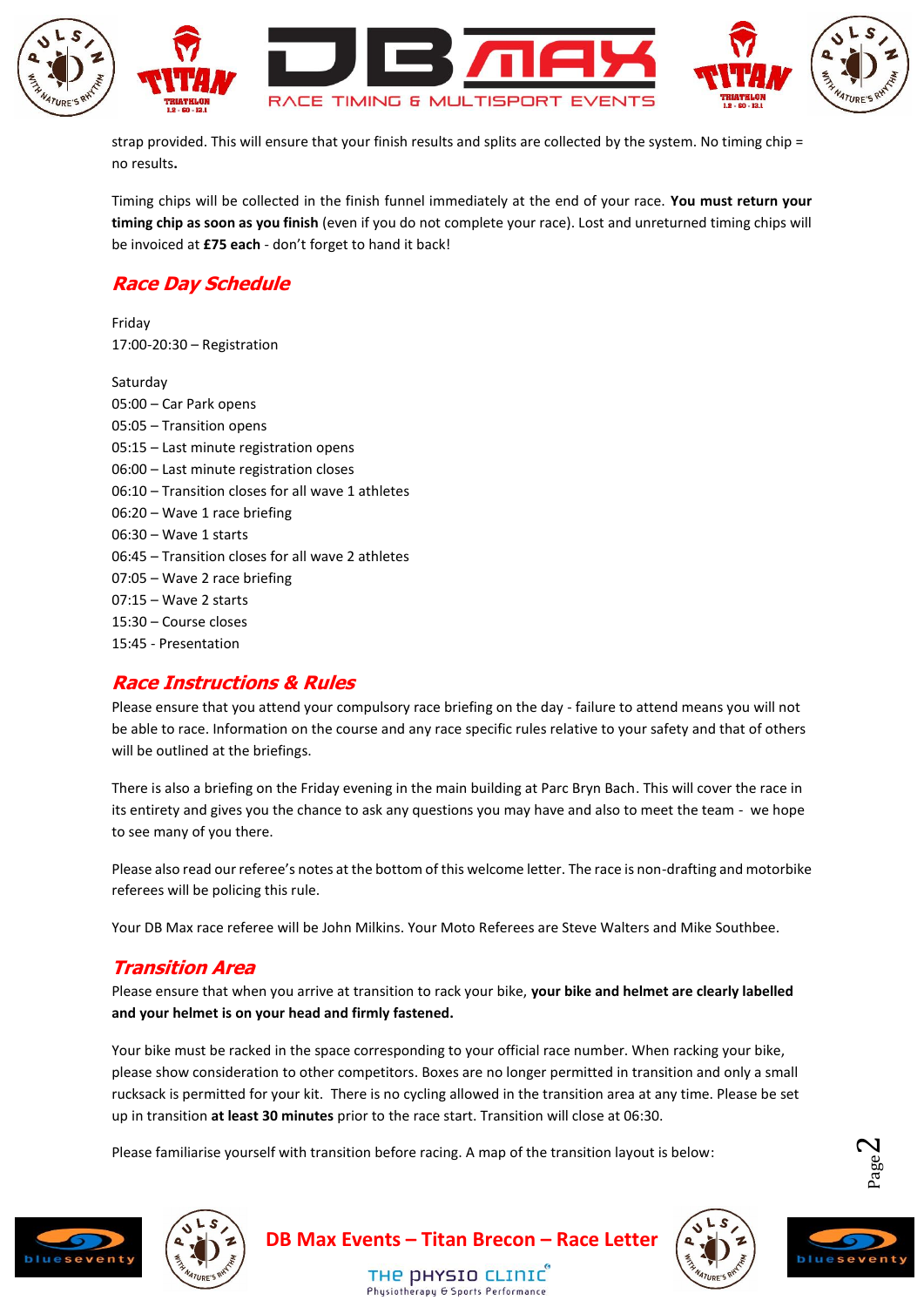



After racing, you will only be able to collect your bike from transition if you have your bib number.

### **Cut Off Times**

As with most middle distance races there will be cut off times for each section of the course. These will be managed responsibly and with a sensible approach. If you are close to the cut off you may be allowed to continue. If we feel you are too far away, or not in a fit state to continue, you will be pulled from the race.

**Swim Cut Off – 08:30**

**Bike Cut Off – 13:00**

**Run Cut Off – 15:30**

#### **Swim**

The swim takes place in the lake at Parc Bryn Bach and will be two laps of 950 metres per lap. At the end of each lap there will be an Aussie exit where your lap time will be recorded. The lake temperature is currently approximately 15 degrees Celsius so the swim will be wetsuit compulsory. You must wear the swim hat issued to you at registration.

There will be appropriate safety cover provided by Parc Bryn Bach throughout the swim. If at any time you get into trouble during the swim, please roll on to your back and raise your hand in the air. A rescue kayak will then approach you and perform a rescue. Please follow the instructions from the kayaker at all times.

#### **Bike Route**

The bike is an out and back with a loop at the halfway point. There are several big climbs on route, with a big climb at the start and at the end. Please ensure you are fully prepared for the route and familiarise yourself with it **[here](http://gb.mapometer.com/cycling/route_3886563.html)**. When riding across the moors, please ride sensibly and be aware of the local wildlife as ponies and sheep run free in the area. There are also a number of cattle grids on the moors - please take care going over these and do not turn your handlebars. Appropriate turns are marshalled and the route is fully signed. Please note that the route is not traffic free and will be being used by motorists. It is your responsibility to adhere to the highway code at all times and follow any instructions from marshals.

### **Bike Route Rules**

There are certain rules you must follow when on the bike route.







Page  $\infty$ 

THE DHYSIO CLINIC Phusiotheranu & Sports Performance

**DB Max Events – Titan Brecon – Race Letter**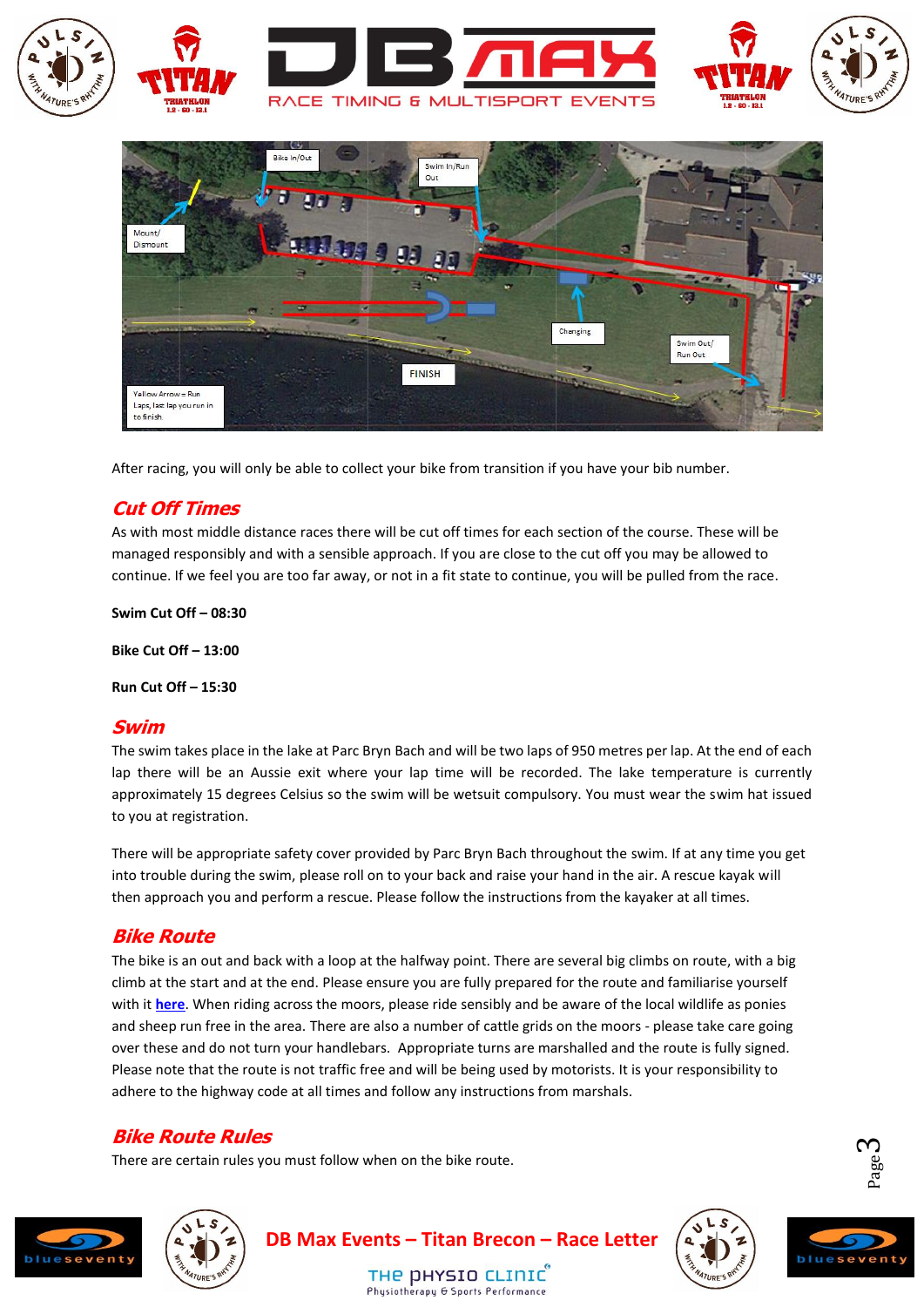

- You must not draft during the event (see diagram and rules on drafting below).
- Helmets MUST be worn at all times whilst you are in contact with your bike, including in transition.
- Your transition area must be kept tidy at all times and you must rack in the area allocated to you.
- At no time are you allowed to drop litter.
- All gels must have your race number written on them.

# **The Iron Mountain – A little advice!**

We always get a number of emails and phone calls regarding Titan Brecon and asking our advice on one thing in particular - the **'Iron Mountain**'.

Nick, our bike mechanic from BikeFit Yeovil, is the main man here so he has put some words together for you and offered up his advice. We hope this helps:

*'I have thought about this a lot and yes the climb is a monster, but more than achievable for anyone. By far the biggest reason for people stopping on the climb is poor nutrition. This is easily combatted by eating often. If you are on the climb and begin to think you are hungry, then it's too late, it is going to be a struggle. My advice is to 'eat little and often' and use the feed station as a marker on the way back – it's the ideal position to get topped up ready for the 'Iron Mountain'.*

*With regards to gearing, I know of riders who have achieved it on a 11-25 cassette, but I would personally recommend an 11-28 cassette on the rear and a semi compact chainset.*

*The mountain starts off gradually and there are a couple of switch backs where the climb intensifies, before a good pull up to the top. There are a number of locations in the 2nd half of the climb, where you can pull over and rest should you require it. However, I cannot stress enough how important it is to drink and eat whilst on the rout - the majority of riders taken off the hill are a result of poor nutrition rather than mechanical issues'.*

### **Bike Support**

Nick from BikeFit Yeovil will be providing support around the course in the event of breakdowns and will be at the venue to help with any problems with your bike. However, bike maintenance is your responsibility, so please bring spares for your bike and do not rely solely on the bike support. Nick will be also be available on Friday evening to check your bike over if you need it and to ensure that your bike is in the best possible condition.

### **Bike Feed Station**

There will be feed stations based both on the bike and run sections of the course. The bike course will have two aid stations at approximately 17 and 42 miles, just before and just after Pencelli. These will hold **[OTE](https://www.otesports.co.uk/product-category/drinks/energy-drinks/)** energy drinks, water and bananas as well as jelly babies and various other sweets. Please do not litter in the area - if you are throwing away old bottles before picking up new, please dispose of them close to the feed stations.

If you have anything specific for the bike aid station, there will be a box in transition where you can put any of your own aid. We will then take it out to the feed station for you. These items will be laid out for you, but it is your responsibility to stop and retrieve them. If you have any water bottles you discard but then wish to retrieve, we will bring them all back to Race HQ for you to look through.

### **Run Route**

The run route is three laps of the park starting with a loop round the lake before an out and back section round the golf club. The route involves running up several hills so be ready for them. Be aware that you run across





Page  $\overline{\mathcal{A}}$ 

THE DHYSIO CLINIC Phusiotheranu & Sports Performance

**DB Max Events – Titan Brecon – Race Letter**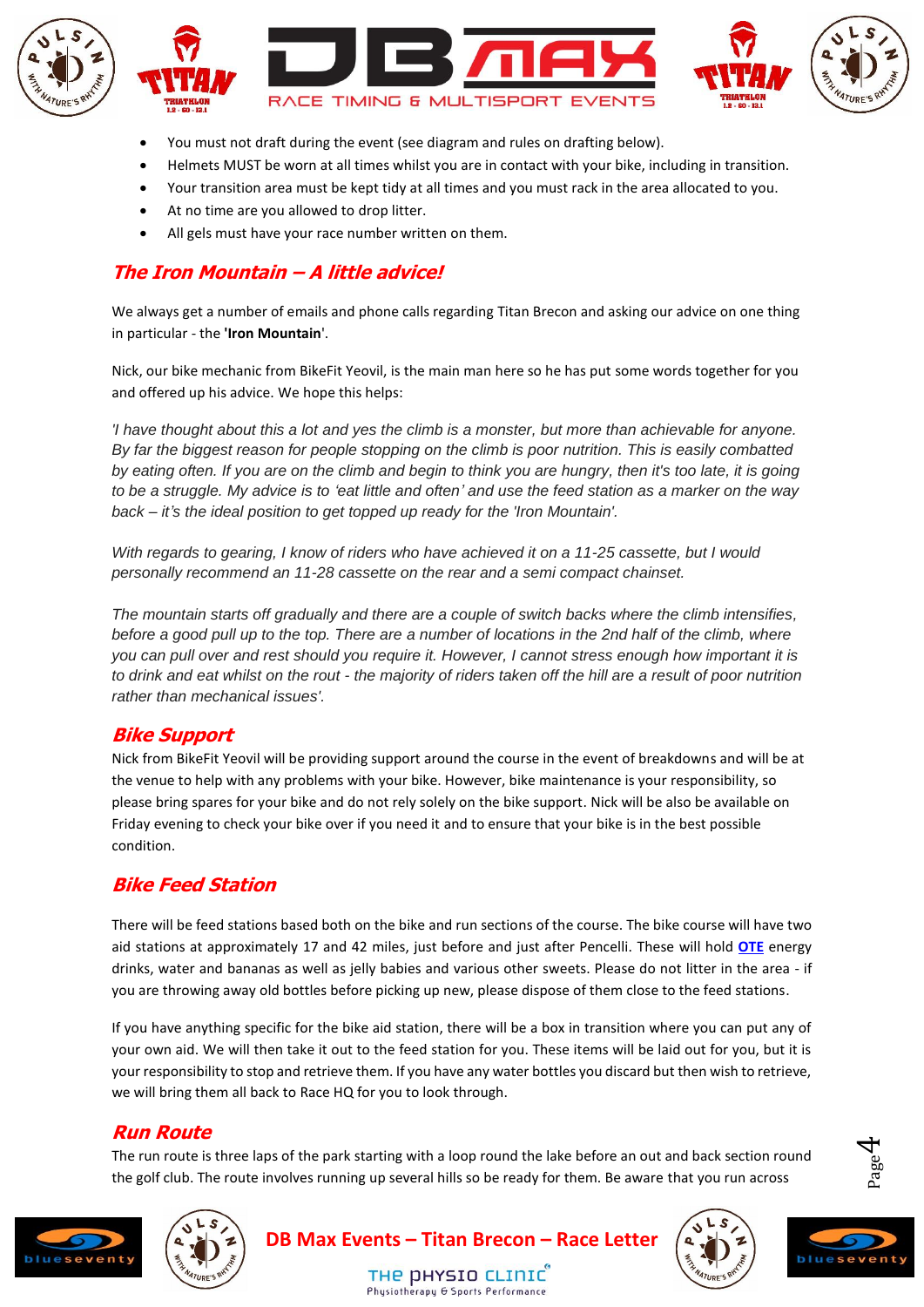

the top of the golf course, which may be being used by golfers. There are also free roaming animals in the area, so lookout for stray cows…! Please familiarise yourself with the route **[here](http://gb.mapometer.com/running/route_3703131.html)**.

### **Run Feed Station**

The run will have two feed stations per lap at the turn point and near the finish. These will stock flat coke, water, bananas and also a selection of sweets and salted crisps. There will also be an additional water station (water only) at the half way section of the run at the top of both climbs.

### **Relays**

If you are competing as a relay, then **please note that the chip you receive at registration will become your team baton**. The swimmer starts with the chip attached to their left ankle. After the swim, the swimmer will run into transition to the changeover zone and hand the chip to the cyclist. The cyclist is not permitted to have their helmet on at this point and it must be in contact with the bike. The cyclist will receive the chip and place it securely on their left ankle. At this point the cyclist can run to their bike, put on and do up their helmet and head off onto the bike route. On return, the cyclist will return to transition, rack their bike, remove their helmet and run to the changeover point to pass the chip on to the runner. The runner will place the chip securely on their left ankle and head off on to the run route. Please note, no chip, no time and unfortunately this **will incur a disqualification.**

### **Litter & Gels!**

This year at Titan Brecon and all other DB Max events we are striving to ensure that litter (and especially plastic) is kept to an absolute minimum. One of the biggest problems we have is the use of gels and the casual throw away of these items once used. At this event, you must have your number written on any gel that you are going to use in permanent marker. If you do not have a permanent marker, we will provide one at registration and at transition. If we then find gels on any part of the route that belong to you, you will be **disqualified** and if any prizes have been awarded these will be eligible for return.

You can of course dispose of gel wrappers at the feed stations as normal in the general waste bins provided (not the green bins as these are for our compostable cups only).

We will be doing spot checks on the morning of the race during bike racking and also in transition itself during the race. Please abide by the rules and help keep this beautiful area litter free whilst doing our bit for the environment.

### **Compostable Cups**

DB Max are advocates of the three R's: reduce, reuse, and recycle. Our water cups are made from natural, renewable plant materials and can be composted together with organic food waste after use. So the special **green bins** you will see at our races are for our **compostable cups only**. Please do not put the cups in the black waste bins and do not put general waste in the green bins. Help us to be more eco-friendly DB Maxers!

# **The Great British Weather**

Although the race is being held at the height of the great British summer, conditions can always change, especially up on the Brecon moors

Please dress appropriately for the conditions and keep an eye on the weather forecast during the days leading up to the event. If there was to be an adverse change in conditions, it may be necessary for you to race in High-Viz clothing and with a rear light as a minimum. Please ensure to bring these items to the race. That said, the weather was indeed warm in 2017, so be prepared for those types of conditions too. Also ensure you have appropriate sun protection whilst out on the course.





**DB Max Events – Titan Brecon – Race Letter**

THE DHYSIO CLINIC Phusiotheranu & Sports Performanc





Page ம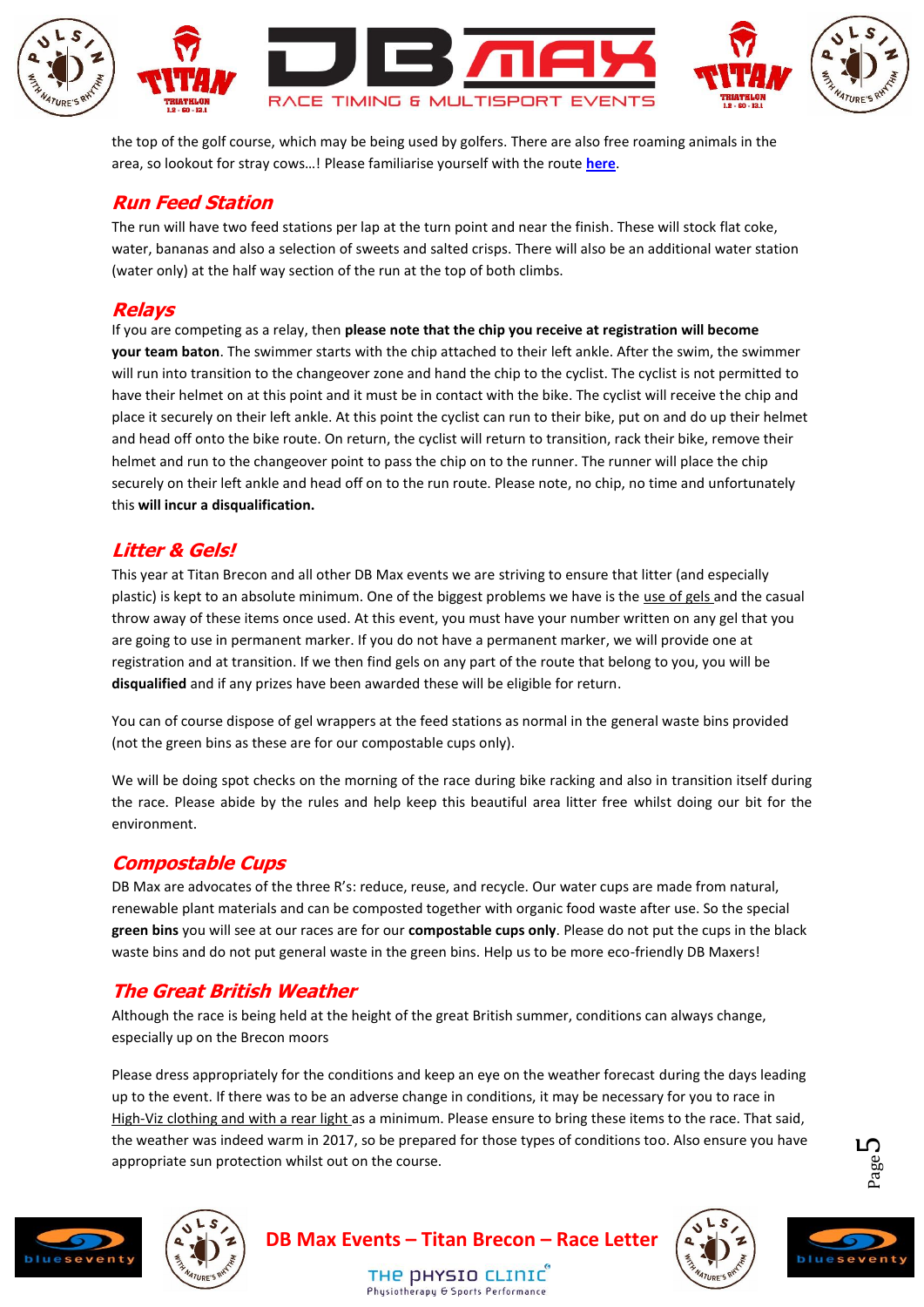

Please ensure that you are suitably prepared both physically and mentally for a race such as this and inform us of any changes to medical conditions since your online entry was submitted. Make sure you are suitably hydrated at all times and have taken on enough food to sustain you throughout the race - make use of the feed stations on route to help with this.

If you see another competitor who appears to be struggling please help them, then contact the nearest race marshal.

### **Spectating**

There are certain sections on the bike course which are ideal for spectating. Maps of these are below. The run course is three laps of the lake and park grounds so is ideal for spectating.

# **SPECTATOR POINT AT DEFFYNOG**

### SPECTATOR POINT ON THE IRON MOUNTAIN













Page  $\infty$ 

THE DHYSIO CLINIC Physiotherapy & Sports Performance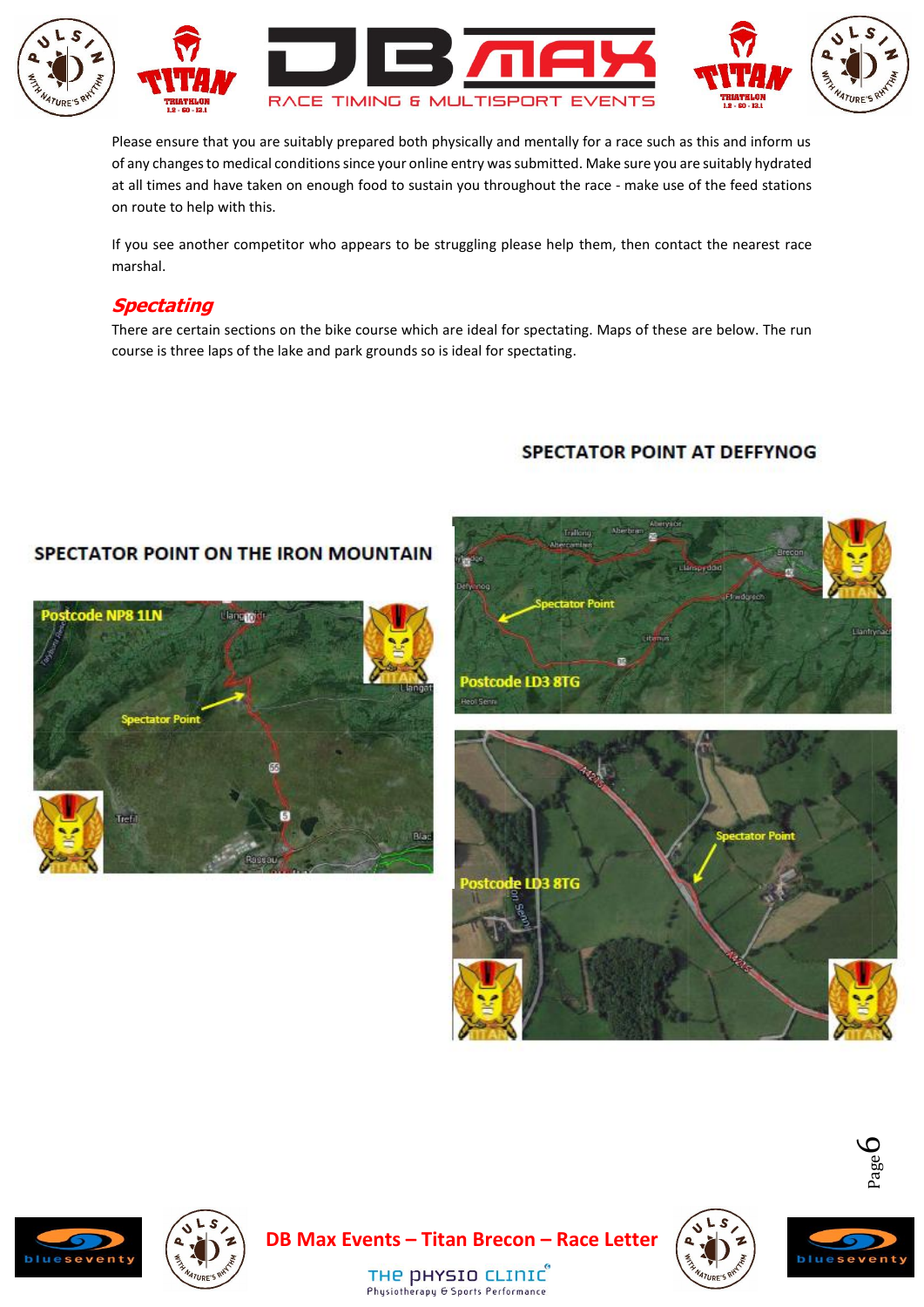

#### **Presentations and Awards**

Presentations will take place shortly after the last finisher has completed the race in the main building at Parc Bryn Bach. This will be at approximately 15:45. Awards will be presented as follows:

Male Overall:  $1<sup>st</sup>$ ,  $2<sup>nd</sup>$  and  $3<sup>rd</sup>$ Female Overall: 1<sup>st</sup>, 2<sup>nd</sup> and 3<sup>rd</sup> Male and Female Vet 40: 1st Male and Female SupVet 50: 1st Male and Female SupVet60+: 1st Fastest Swim: Male and Female King and Queen of the Mountain (fastest up the Iron Mountain): Male and Female Fastest Half Marathon Split: Male and Female

#### **Refreshments**

Refreshments are available within the main building at Parc Bryn Bach. Take your race number inside for a discounted meal after the race**.** The bar will also be open all day.

The evening before the event, the venue is also offering a discounted meal for competitors (pasta etc.).

#### **DB Max Merchandise**

Don't forget there'll be buffs, T-shirts, hoodies and jackets on sale from DB Max's popular range.



### **Sponsors**

We would as ever like to say a massive thank you to our main sponsors:

- **[blueseventy,](https://www.blueseventy.co.uk/)** our swim and wetsuit partner, will be providing you with amazing prizes.
- **[Pulsin](https://www.pulsin.co.uk/)**, our nutrition partner will be providing you with their fabulous protein recovery bars.



We would also like to thank our massage partner **[The Physio Clinic](https://www.thephysioclinicbristol.co.uk/)** and our bike support partner, **Nick** from **[Bike-Fit Yeovil](http://www.bikefityeovil.co.uk/)**. We would also like to that **[OTE](https://www.otesports.co.uk/)** for their continued support at Titan Brecon.

Physiotherapy & Sports Performance





**DB Max Events – Titan Brecon – Race Letter** THE DHYSIO CLINIC





Page  $\overline{\phantom{a}}$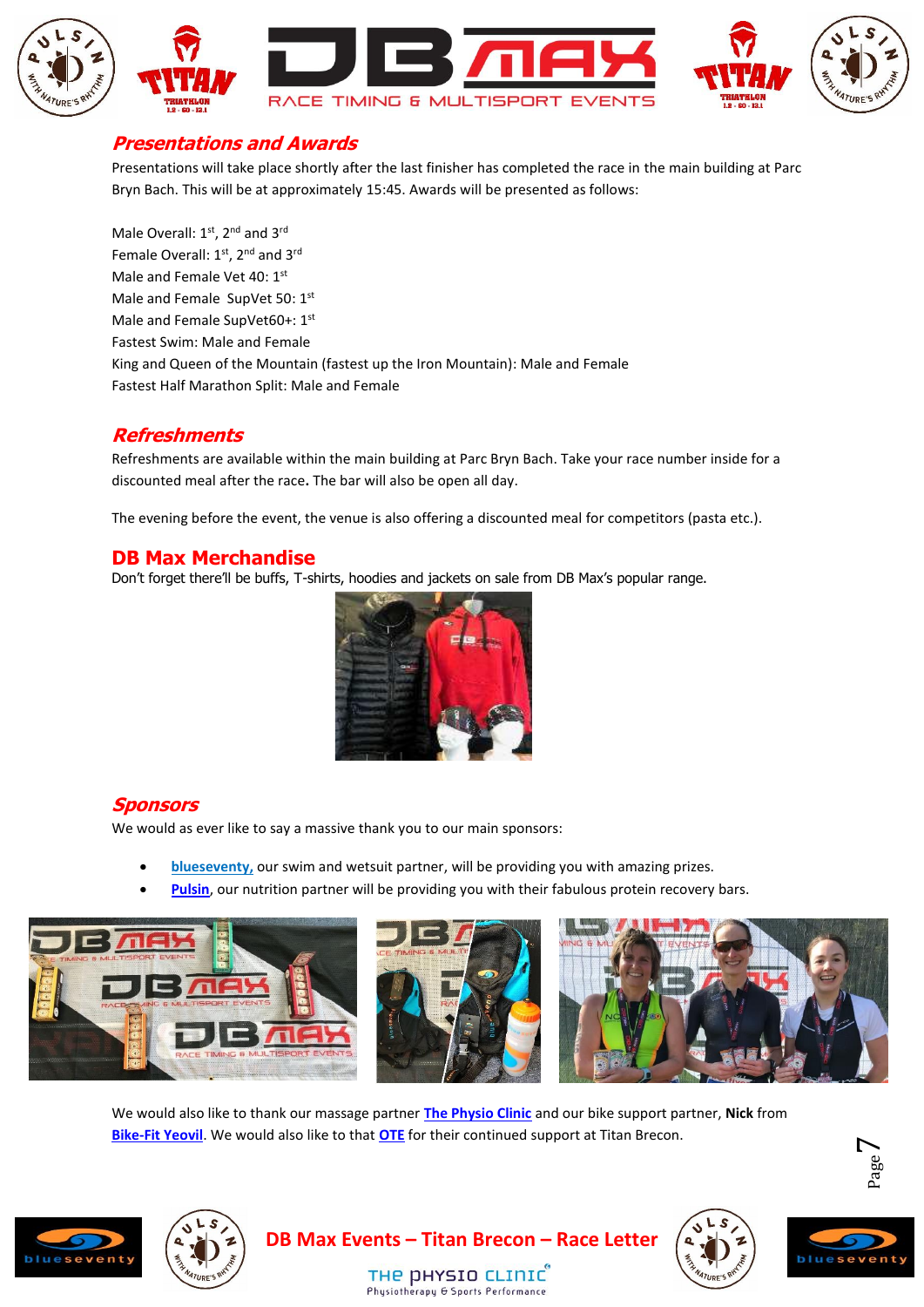

#### **IPods and MP3 Players**

Competitors are **NOT** permitted to wear iPods or MP3 players at any time.

### **DB Max Sports Timing**

**DB Max Sports Timing** will be producing the race results including splits and laps. You can follow the results live on the day **[HERE](http://dbmaxresults.co.uk/results.aspx?CId=16421&RId=6198)** and on also via our smart phone results app available at the same link.

# **Pre and Post Race Massage**

Post-race massage is available for free from the **Physio Clinic**.

#### **Toilets and Showers**

Toilets and showers will be available for all competitors inside Parc Bryn Bach and a number of portable toilets will be available in transition and on the run route.

# **Race Photography**

Official race photography will be provided by **[www.charleswhittonphotography.com](http://www.charleswhittonphotography.com/)** and will be viewable direct from your online DB Max results.

# **Marshals**

The marshals make this event what it is and without them it just wouldn't be able to happen. So with this in mind, please free to thank them during the day and as always, we challenge you to say thank you to at least one marshal on the way round the course (if safe to do so). Show them some love!

**#getinvolved** If your wives, husbands, sisters, brothers, friends and so on are coming to Titan Brecon with you, why not get them involved. They'll earn a special race tech tee-shirt as well as free entry to a future DB Max event. They'll also get a great view of the race and get to be part of the event team. Please email James Higgs via [james@dbmax.co.uk](mailto:james@dbmax.co.uk) to get involved in marshalling.

**Finally, thank you for your race entry and good luck with your final race preparations. We look forward to seeing you at Parc Bryn Bach on race day!**











Page  $\infty$ 

THE DHYSIO CLINIC Physiotherapy & Sports Performance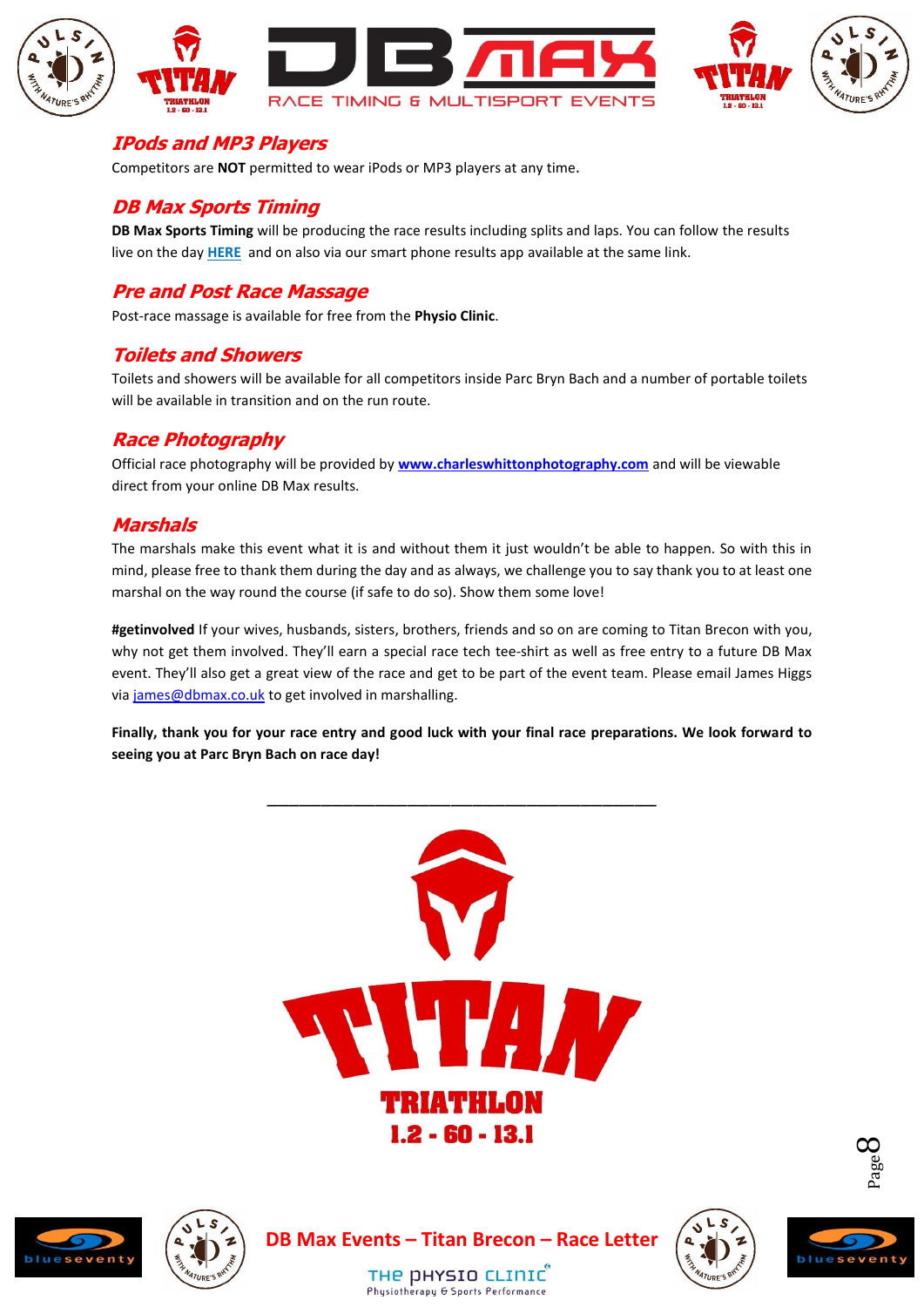

### **A word from our referee, John Milkins…**

# **Do you know the rules?**

I have listed some general rules to help you when competing in a DB Max triathlon. Please remember them as you may be penalised, or even disqualified if you don't observe the rules.

This document aims to acquaint you with the most widely broken rules, so you never have to see or hear from a referee and to hopefully make your race a safe and enjoyable one.

If you have any questions please do not hesitate to speak to our referee at the race.

# **General Rules and Race Conduct…**

- It is your responsibility as a competitor to know **all** the rules. As in most walks of life, ignorance is no defence.
- It is your responsibility as a competitor to know and correctly complete the full course of the event.
- Foul and abusive language is not permitted and any failure to obey a marshal, the police or a referee will lead to disqualification.
- Marshals are often volunteers, who help the event team with the running of the DB Max events. Please respect them and where possible, thank them for their efforts.
- No outside assistance is allowed at any time during your race.
- Please do not use iPods, mobile phones or any other device that may impair your hearing or concentration anywhere on the course (including transition), as this will lead to disqualification.
- When racing, you need to be aware of other competitors and the general public, both on foot and in vehicles.
- You **must** wear a safety helmet on the bike leg that is of ANSI Z90.4, SNELL B90, EN 1078 or equivalent. A CE mark is **not** an approved standard. The strap to your helmet must also be snug in its fitting and not altered in any way (definitely not elastic). Helmets will be checked when racking your bike.
- Any fittings on your bike (computers, mountain bike handlebar extensions, etc.) must be positioned so as to prevent injury in the event of a crash. All handlebars and tribars must be plugged. **This will be checked when racking your bike and you will not be allowed to race if your bike does not meet the required standards.**
- Nudity is not allowed. Competitors must keep their chest covered at all times on the cycle and the run, no matter how hot it is.
- Bikes **must** be racked on the racking provided using either the seat post, handlebars or brake levers. Bikes must not be racked anywhere else and anybody not racking in this way will be disqualified.
- Remember to place your equipment down, as thrown equipment may interfere with other athletes and lead to a penalty.
- You are not permitted to bring boxes or large bags in to transition, only a small rucksack (or similar) are permitted. If you do bring anything like this with you it will be removed.
- Competitors are not allowed to mark their position in transition with any special device, or flag etc., and must be careful not to interfere with any equipment of other athletes, either deliberately or accidentally.
- At DB Max races competitors must not remove their bike from the rack until their helmet is fastened. They must not unfasten their helmet until their bike is back in the rack.
- Race numbers must be worn and must be clearly visible at all times. They must not be altered or mutilated in any way as this will incur a penalty.
- Relays Helmets must not be worn in relay exchange zones, instead they must remain on the bike before and after relay tagging.
- You must not mount your bike until advised to do so at the bike mount/dismount line outside of transition. There must be no cycling in transition.
- Personal video recording devices are not permitted.
- Littering is not permitted at any time. If litter is dropped accidentally you must pick it up.









Page  $\sigma$ 

THE DHYSIO CLINIC Phusiotheranu & Sports Performance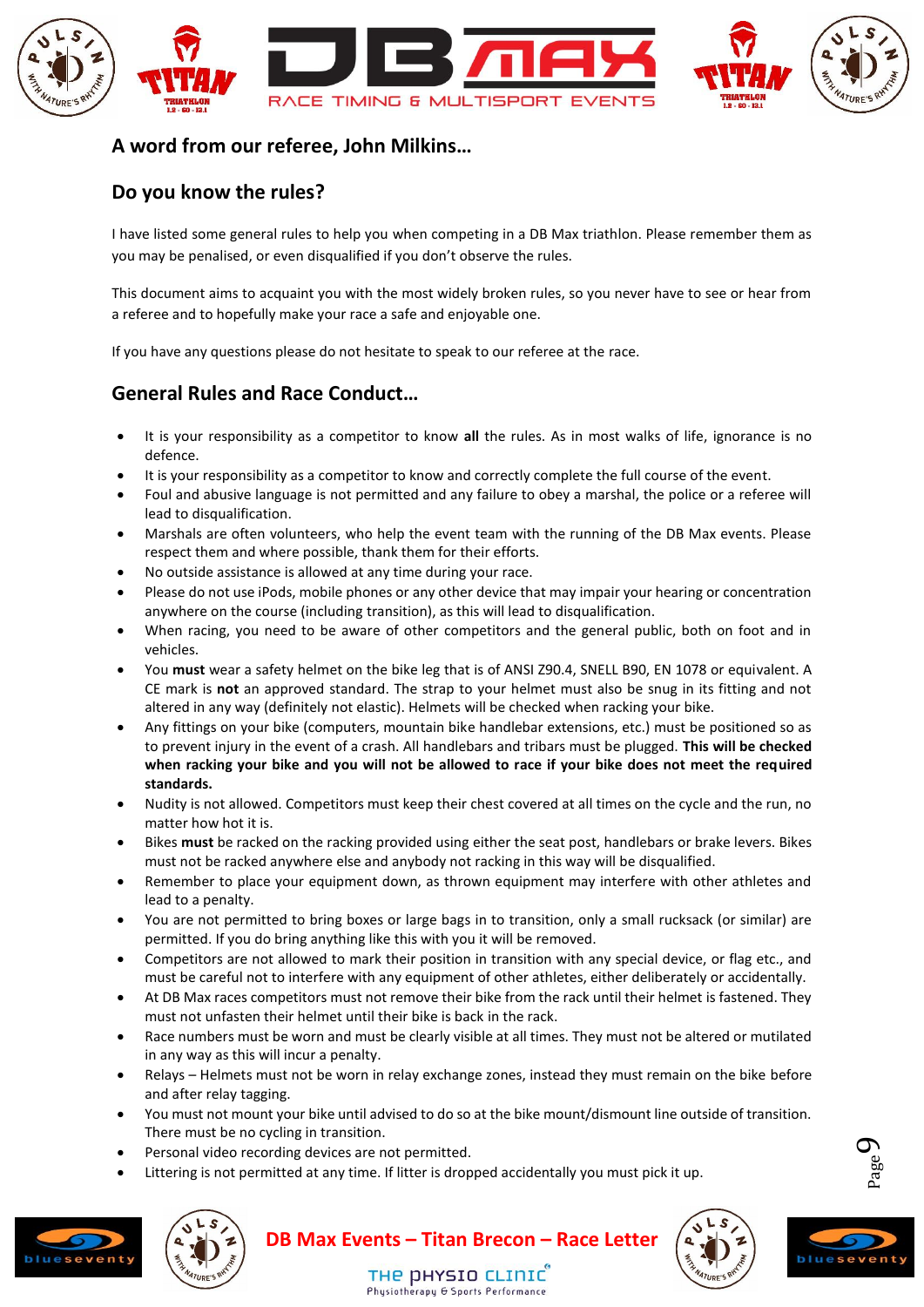

# **Drafting….**

- Triathlon is an individual sport, so in an age group triathlon, drafting (riding close to another cyclist) is forbidden. However, drafting is allowed in the run so if you must draft please do it then.
- The draft zone is an area extending from the front wheel of the leading bike to a point 12m behind it and 1.5m either side of the cyclists centre point. If you wish to overtake the cyclist in front, you have 25 seconds, which in basic terms means you have to be travelling 1mph faster than them to pass in the allotted time. If your front wheel is not passed their wheel in the allotted time you must drop back to 12m from their front wheel.
- If another rider overtakes you, it is your responsibility to drop back out of their draft zone.
- If a referee thinks you are drafting there is no appeal against the decision, so the rule of thumb is  $-$  be squeaky clean. Drafting is cheating. If caught drafting once you will be penalised with a 2-minute penalty. If you get caught a second time you will be disqualified.



*As long as you read this and follow the advice given, you should always be on the right side of the rules at all DB Max races.*

*Remember, our referee will always be willing to answer any questions you may have.*

*Enjoy your race….!*









THE DHYSIO CLINIC Physiotherapy & Sports Performance